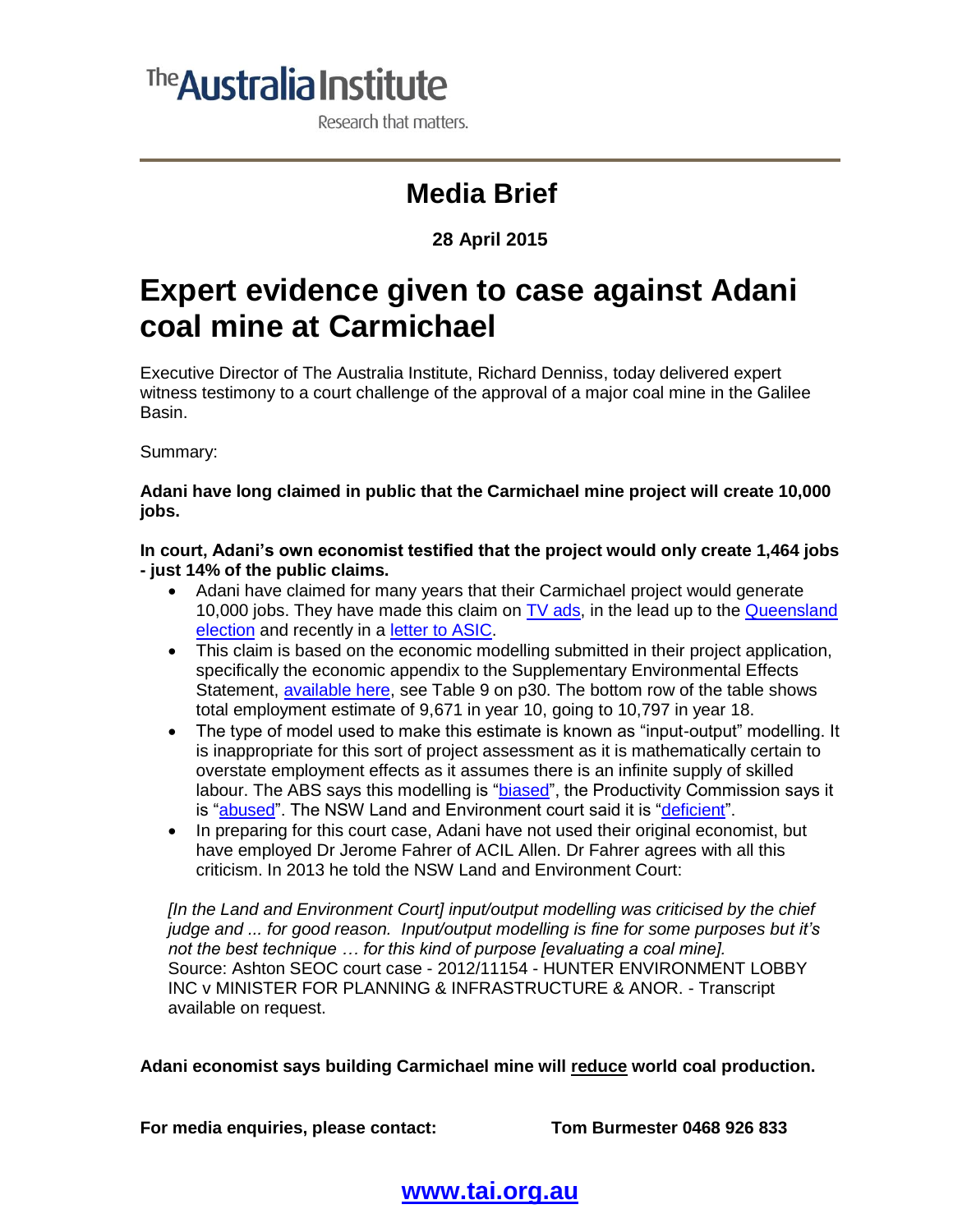# The **Australia Institute**

Research that matters.

- Dr Fahrer's model assumes that for every tonne of coal produced by Carmichael, a producer somewhere in the world will immediately decide to not produce the same amount of coal.
- Dr Fahrer has not, so far, explained why other suppliers would reduce output in this perfect manner.
- Additionally, Dr Fahrer assumes the project will slightly push up mining costs in Australia, resulting in a decline in Australian coal production of around 2 million tonnes per year:



*Source: based on data supplied by Dr Fahrer on request*

 Because of this assumption, Dr Fahrer is able to conclude the project will have no effect on coal consumption (and therefore climate change), and no effect on coal prices. Note the contradiction that coal price does not change, but other suppliers reduce production without any price signal.

#### **Adani economist says building Carmichael mine will reduce Australian coal jobs**

- Because Dr Fahrer assumes the project will push up mining costs in Australia, reducing coal output, this also affects mining employment.
- His model predicts the Carmichael project will reduce employment in the Australian coal sector by up to 350 jobs.

#### **Other key points from Dr Fahrer's evidence:**

- Assumes the project is financially viable.
- Assumes no expansion of Abbot Point port is required.
- Makes no estimate of the costs and benefits of the project to Queensland
- Details on any of these points available on request.

**For media enquiries, please contact: Tom Burmester 0468 926 833**

### **[www.tai.org.au](http://www.tai.org.au/)**